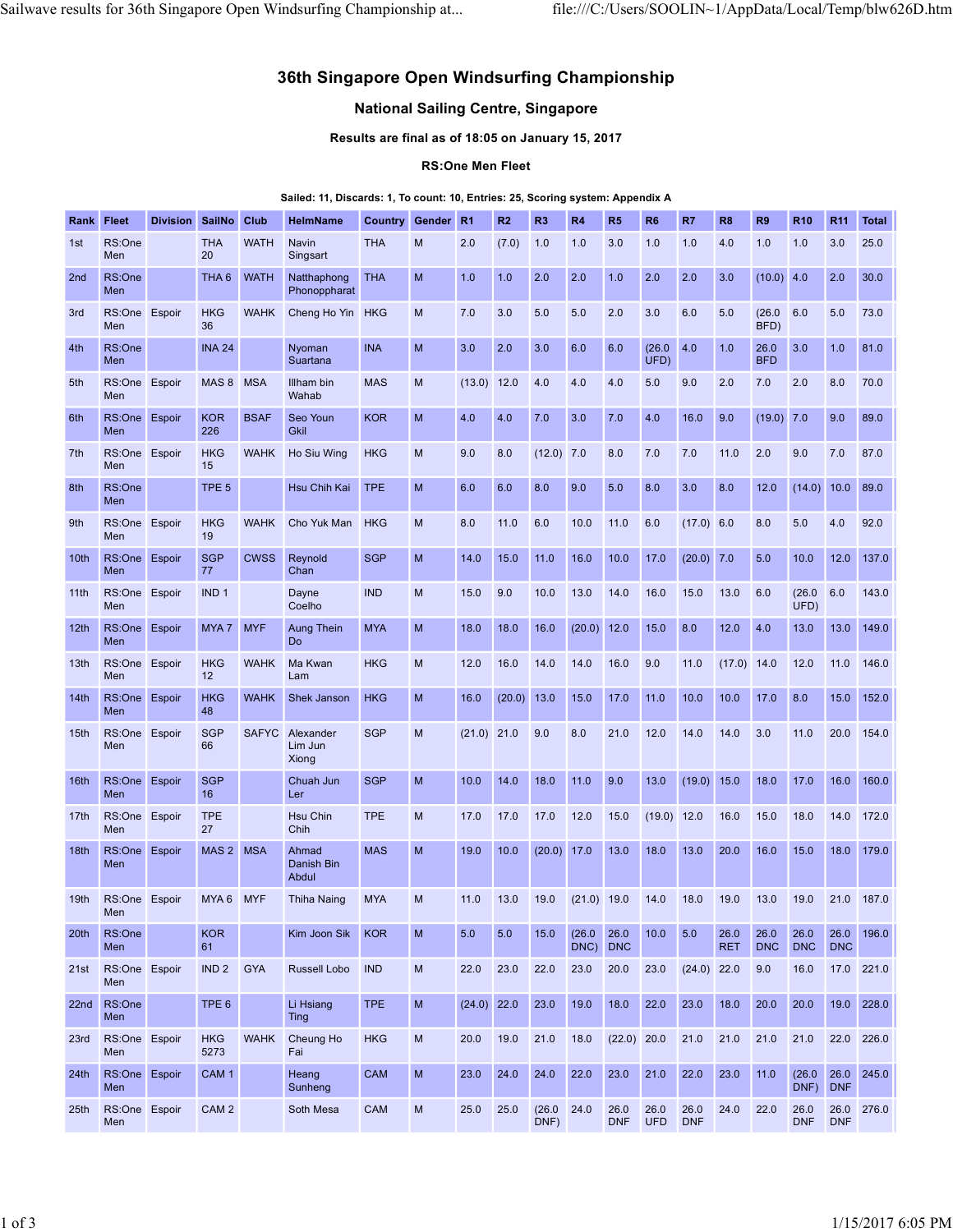# RS:One Women Fleet

|                   |                      |                            |                         |                     | Sailwave results for 36th Singapore Open Windsurfing Championship at                             |                   |                              |                   |                  |                         |                            |                              |                  |                |                                                                              |                | file:///C:/Users/SOOLIN~1/AppData/Local/Temp/blw626D.htm |                                |      |
|-------------------|----------------------|----------------------------|-------------------------|---------------------|--------------------------------------------------------------------------------------------------|-------------------|------------------------------|-------------------|------------------|-------------------------|----------------------------|------------------------------|------------------|----------------|------------------------------------------------------------------------------|----------------|----------------------------------------------------------|--------------------------------|------|
|                   |                      |                            |                         |                     |                                                                                                  |                   |                              |                   |                  |                         |                            |                              |                  |                |                                                                              |                |                                                          |                                |      |
|                   |                      |                            |                         |                     |                                                                                                  |                   | <b>RS:One Women Fleet</b>    |                   |                  |                         |                            |                              |                  |                |                                                                              |                |                                                          |                                |      |
| <b>Rank Fleet</b> |                      |                            | Division SailNo Club    |                     | Sailed: 10, Discards: 1, To count: 9, Entries: 12, Scoring system: Appendix A<br><b>HelmName</b> | Country Gender R1 |                              |                   | R2               | <b>R3</b>               | R4                         | R5                           | R <sub>6</sub>   | R7             | R <sub>8</sub>                                                               | R <sub>9</sub> | R <sub>10</sub>                                          | <b>Total Nett</b>              |      |
| 1st               | RS:One<br>Women      |                            | <b>THA</b><br>57        |                     | WATH Siripon<br>Kaewduang<br>Ngam                                                                | <b>THA</b>        | F                            | 1.0               | $1.0$ 1.0        |                         | 3.0                        | 1.0                          | 1.0              |                | $1.0$ (8.0)                                                                  | $2.0$ 1.0      |                                                          | 20.0 12.0                      |      |
| 2nd               | RS:One<br>Women      |                            | <b>THA</b><br>55        | <b>WATH</b>         | Sarocha<br>Prumprai                                                                              | <b>THA</b>        | F.                           | 2.0               | $2.0$ 2.0        |                         | 1.0                        | 4.0                          | 4.0              | 2.0            | (13.0)<br>UFD)                                                               | $1.0$ 2.0      |                                                          | 33.0                           | 20.0 |
| 3rd               | RS:One<br>Women      |                            | <b>MAS</b><br>26        | <b>MSA</b>          | <b>Geh Cheow</b><br>Lin                                                                          | <b>MAS</b>        | F.                           | 4.0               | 4.0              | $(10.0)$ 2.0            |                            | 5.0                          | 5.0              | 6.0            | 3.0                                                                          |                | $3.0\quad 5.0$                                           | 47.0 37.0                      |      |
| 4th               | RS:One<br>Women      | Espoir                     | <b>HKG</b><br>31        |                     | WAHK Choi Wing Chi HKG<br>Sandy                                                                  |                   | $\mathsf F$                  | 3.0               | 3.0              | 3.0                     | 8.0                        | 2.0                          | (12.0) 10.0 1.0  |                |                                                                              | $7.0$ 3.0      |                                                          | 52.0                           | 40.0 |
| 5th               | RS:One<br>Women      |                            | INA <sub>8</sub>        |                     | Syadine A.                                                                                       | <b>INA</b>        | F.                           |                   | $(10.0)$ 7.0 5.0 |                         | 4.0                        | 6.0                          | 8.0              | 5.0            | 2.0                                                                          | 4.0            | 4.0                                                      | 55.0 45.0                      |      |
| 6th               | RS:One<br>Women      | Espoir                     | SGP<br>96               |                     | CWSS Lim Si Ning<br>Nicole                                                                       | <b>SGP</b>        | E                            | 5.0               | 5.0              | 4.0                     | 7.0                        | 7.0                          | 7.0              | $4.0\quad 4.0$ |                                                                              |                | $5.0$ (9.0)                                              | 57.0                           | 48.0 |
| 7th               | RS:One<br>Women      | Espoir                     | <b>HKG</b><br>13        |                     | <b>WAHK</b> Mak Cheuk<br>Wing                                                                    | <b>HKG</b>        | F                            | 7.0               | 6.0              | 7.0                     | 6.0                        | 3.0                          | 6.0              | $3.0$ 7.0      |                                                                              |                | (8.0) 6.0                                                | 59.0 51.0                      |      |
| 8th               | RS:One<br>Women      | Espoir                     | <b>SGP</b><br>98        |                     | CWSS Lim Si Ying<br>Ynez                                                                         | <b>SGP</b>        | F.                           | 6.0               | 8.0 6.0          |                         | 5.0                        | 9.0                          | $(10.0)$ 7.0 6.0 |                |                                                                              | $9.0\quad 8.0$ |                                                          | 74.0                           | 64.0 |
| 9th               | RS:One<br>Women      | Espoir                     | <b>SGP</b><br>37        |                     | Cara Loo                                                                                         | <b>SGP</b>        | F                            | 8.0               |                  |                         | $9.0$ (11.0) 10.0 10.0 2.0 |                              |                  | 8.0 5.0        |                                                                              |                | $6.0$ 11.0                                               | 80.0 69.0                      |      |
| 10 <sub>th</sub>  | RS:One<br>Women      | Espoir                     | SGP<br>27               |                     | <b>CWSS</b> Ruth Mow                                                                             | <b>SGP</b>        | F.                           | 9.0               | 10.0 8.0         |                         | 9.0                        | $(11.0)$ 3.0                 |                  |                | $9.0$ 11.0                                                                   |                | $10.0$ 7.0                                               | 87.0 76.0                      |      |
|                   | 11th RS:One<br>Women | Espoir                     |                         | MYA 3 MYF           | Shwe Ya Min                                                                                      | <b>MYA</b>        | F                            |                   |                  |                         | 12.0 12.0 12.0 11.0        | 8.0                          | 9.0              | $12.0$ 9.0     |                                                                              |                | $11.0$ (13.0<br>UFD)                                     | 109.0 96.0                     |      |
|                   | 12th RS:One<br>Women |                            | <b>TPE</b><br>17        |                     | Su Pei Ling                                                                                      | <b>TPE</b>        | $\mathsf F$                  | 11.0              | $11.0$ 9.0       |                         |                            | $(12.0)$ 12.0 11.0 11.0 10.0 |                  |                |                                                                              |                | 12.0 10.0                                                | 109.0 97.0                     |      |
|                   |                      |                            |                         |                     |                                                                                                  |                   |                              |                   |                  |                         |                            |                              |                  |                |                                                                              |                |                                                          |                                |      |
|                   |                      |                            |                         |                     |                                                                                                  |                   |                              | <b>RS:X Fleet</b> |                  |                         |                            |                              |                  |                |                                                                              |                |                                                          |                                |      |
|                   |                      |                            |                         |                     | Sailed: 11, Discards: 1, To count: 10, Entries: 5, Scoring system: Appendix A                    |                   |                              |                   |                  |                         |                            |                              |                  |                |                                                                              |                |                                                          |                                |      |
| 1st               | RS:X                 | Rank Fleet Division SailNo | <b>KOR</b>              | Club<br><b>BSAF</b> | <b>HelmName</b><br>Park Sung Bum                                                                 | KOR               | Country Gender R1 R2 R3<br>M |                   |                  | $2.0$ $3.0$ $(6.0)$     |                            |                              |                  |                | R4 R5 R6 R7 R8 R9 R10 R11<br>$1.0$ $1.0$ $1.0$ $1.0$ $1.0$ $2.0$ $1.0$ $2.0$ |                |                                                          | <b>Total Nett</b><br>21.0 15.0 |      |
| 2nd               | RS:X                 |                            | 218<br>INA <sub>1</sub> |                     | Gopala                                                                                           | <b>INA</b>        | M                            |                   |                  | UFD)<br>$(3.0)$ 1.0 1.0 |                            |                              |                  |                | 2.0 3.0 2.0 2.0 2.0 1.0 2.0 3.0                                              |                |                                                          | 22.0 19.0                      |      |
| 3rd               | RS:X                 |                            | EGY <sub>7</sub>        |                     | <b>Mohanad Ismail</b>                                                                            | EGY               | M                            |                   |                  | $1.0$ 2.0 (6.0<br>UFD)  |                            |                              |                  |                | 3.0 2.0 3.0 3.0 4.0 3.0 3.0 1.0                                              |                |                                                          | 31.0 25.0                      |      |
| 4th               | RS:X Youth           |                            | KOR<br>268              | <b>BSAF</b>         | Park Youn Jae                                                                                    | <b>KOR</b>        | M                            |                   |                  | $(5.0)$ 4.0 2.0         |                            |                              |                  |                | 4.0 4.0 4.0 4.0 3.0 4.0 4.0 4.0                                              |                |                                                          | 42.0 37.0                      |      |
|                   | RS:X Youth           |                            | SIN <sub>1</sub>        |                     | MOESSC Natalia Mai do<br><b>Ngoc</b>                                                             | SGP               | F                            |                   |                  | 4.0 5.0 3.0             |                            |                              |                  |                | 5.0 5.0 5.0 5.0 5.0 5.0 5.0                                                  |                | (6.0)<br>DNF)                                            | 53.0 47.0                      |      |

## Sailed: 10, Discards: 1, To count: 9, Entries: 12, Scoring system: Appendix A

# RS:X Fleet

# Sailed: 11, Discards: 1, To count: 10, Entries: 5, Scoring system: Appendix A

| 8th               | RS:One<br>Women | Espoir                                                                       | <b>SGP</b><br>98       | <b>CWSS</b>   | Lim Si Ying<br>Ynez                                                           | <b>SGP</b> | F                                | 6.0               | 8.0        | 6.0                     | 5.0                       | 9.0          |              |     | $(10.0)$ 7.0 6.0 |                             | 9.0                             | 8.0                   | 74.0              | 64.0 |
|-------------------|-----------------|------------------------------------------------------------------------------|------------------------|---------------|-------------------------------------------------------------------------------|------------|----------------------------------|-------------------|------------|-------------------------|---------------------------|--------------|--------------|-----|------------------|-----------------------------|---------------------------------|-----------------------|-------------------|------|
| 9th               | RS:One<br>Women | Espoir                                                                       | <b>SGP</b><br>37       |               | Cara Loo                                                                      | <b>SGP</b> | F                                | 8.0               | 9.0        | $(11.0)$ 10.0           |                           | 10.0         | 2.0          |     | 8.0              | 5.0                         |                                 | 6.0 11.0              | 80.0              | 69.0 |
| 10 <sub>th</sub>  | RS:One<br>Women | Espoir                                                                       | <b>SGP</b><br>27       |               | <b>CWSS</b> Ruth Mow                                                          | <b>SGP</b> | F                                | 9.0               | 10.0 8.0   |                         | 9.0                       |              | $(11.0)$ 3.0 |     |                  | $9.0$ 11.0                  |                                 | $10.0$ 7.0            | 87.0 76.0         |      |
| 11th              | RS:One<br>Women | Espoir                                                                       | MYA 3 MYF              |               | Shwe Ya Min                                                                   | <b>MYA</b> | E                                | 12.0              |            | 12.0 12.0               | 11.0                      | 8.0          | 9.0          |     | $12.0$ 9.0       |                             |                                 | $11.0$ (13.0)<br>UFD) | 109.0 96.0        |      |
| 12 <sup>th</sup>  | RS:One<br>Women |                                                                              | <b>TPE</b><br>17       |               | Su Pei Ling                                                                   | <b>TPE</b> | F                                | 11.0              | $11.0$ 9.0 |                         | (12.0)                    | 12.0         | 11.0         |     |                  | $11.0$ 10.0                 |                                 | 12.0 10.0             | 109.0 97.0        |      |
|                   |                 |                                                                              |                        |               |                                                                               |            |                                  | <b>RS:X Fleet</b> |            |                         |                           |              |              |     |                  |                             |                                 |                       |                   |      |
|                   |                 |                                                                              |                        |               | Sailed: 11, Discards: 1, To count: 10, Entries: 5, Scoring system: Appendix A |            |                                  |                   |            |                         |                           |              |              |     |                  |                             |                                 |                       |                   |      |
|                   |                 | Rank Fleet Division SailNo                                                   |                        | Club          | <b>HelmName</b>                                                               |            | <b>Country Gender R1</b>         |                   |            | <b>R2</b> R3            |                           |              |              |     |                  |                             | R4 R5 R6 R7 R8 R9 R10 R11       |                       | <b>Total Nett</b> |      |
| 1st               | RS:X            |                                                                              | <b>KOR</b><br>218      | <b>BSAF</b>   | Park Sung Bum                                                                 | <b>KOR</b> | M                                | 2.0               |            | 3.0(6.0)<br>UFD)        |                           |              |              |     |                  |                             | 1.0 1.0 1.0 1.0 1.0 2.0 1.0 2.0 |                       | 21.0 15.0         |      |
| 2nd               | RS:X            |                                                                              | INA <sub>1</sub>       |               | Gopala                                                                        | <b>INA</b> | M                                |                   |            | $(3.0)$ 1.0 1.0         |                           |              |              |     |                  |                             | 2.0 3.0 2.0 2.0 2.0 1.0 2.0 3.0 |                       | 22.0 19.0         |      |
| 3rd               | RS:X            |                                                                              | EGY <sub>7</sub>       |               | <b>Mohanad Ismail</b>                                                         | EGY        | M                                |                   |            | $1.0$ 2.0 (6.0)<br>UFD) |                           |              |              |     |                  |                             | 3.0 2.0 3.0 3.0 4.0 3.0 3.0 1.0 |                       | 31.0 25.0         |      |
| 4th               | RS:X Youth      | 268                                                                          | <b>KOR</b>             | <b>BSAF</b>   | Park Youn Jae                                                                 | <b>KOR</b> | M                                |                   |            | $(5.0)$ 4.0 2.0         |                           |              |              |     |                  |                             | 4.0 4.0 4.0 4.0 3.0 4.0 4.0 4.0 |                       | 42.0 37.0         |      |
| 5th               | RS:X Youth      |                                                                              | SIN <sub>1</sub>       |               | MOESSC Natalia Mai do<br>Ngoc                                                 | <b>SGP</b> | F                                |                   |            | 4.0 5.0 3.0             |                           |              |              |     |                  | 5.0 5.0 5.0 5.0 5.0 5.0 5.0 |                                 | (6.0)<br>DNF)         | 53.0 47.0         |      |
|                   |                 | Techno 293 Fleet                                                             |                        |               |                                                                               |            |                                  |                   |            |                         |                           |              |              |     |                  |                             |                                 |                       |                   |      |
|                   |                 | Sailed: 10, Discards: 1, To count: 9, Entries: 8, Scoring system: Appendix A |                        |               |                                                                               |            |                                  |                   |            |                         |                           |              |              |     |                  |                             |                                 |                       |                   |      |
| <b>Rank Fleet</b> |                 |                                                                              | <b>Division SailNo</b> | <b>Club</b>   | <b>HelmName</b>                                                               |            | Country Gender R1 R2 R3 R4 R5 R6 |                   |            |                         |                           |              |              |     | <b>R7</b> R8     |                             | R9                              | <b>R10</b>            | <b>Total Nett</b> |      |
| 1st               | Techno<br>293   | Youth                                                                        | THA <sub>1</sub>       | <b>WATH</b>   | <b>Bonyarit Sangngoen</b>                                                     |            | <b>THA</b>                       | M                 |            |                         | 3.0 2.0 2.0 3.0 (5.0) 1.0 |              |              |     |                  | 4.0 1.0 1.0                 |                                 | 1.0                   | 23.0 18.0         |      |
| 2nd               | Techno<br>293   | Youth                                                                        | SIN <sub>3</sub>       | <b>MOESSC</b> | Marsha Shahrin                                                                |            | <b>SGP</b>                       | F                 |            | $1.0$ 3.0 1.0           |                           | $1.0$ 1.0    |              | 3.0 | $2.0$ 2.0        |                             | (6.0)                           | 6.0                   | 26.0 20.0         |      |
| 3rd               | Techno<br>293   |                                                                              | <b>MAS</b><br>20       | <b>TWSA</b>   | Lugman Hakimi Bin<br>Jasmi                                                    |            | <b>MAS</b>                       | M                 |            |                         | 4.0 1.0 (5.0) 5.0 2.0 2.0 |              |              |     |                  | $1.0$ 4.0 2.0               |                                 | 2.0                   | 28.0 23.0         |      |
| 4th               | Techno<br>293   | Youth                                                                        | <b>THA</b><br>88       | <b>WATH</b>   | Cholchaya<br>Junthonglang                                                     |            | <b>THA</b>                       | $\mathsf F$       |            | $2.0$ 5.0 4.0           |                           | $4.0 \, 3.0$ |              |     |                  | $(6.0)$ 6.0 5.0 3.0         |                                 | 3.0                   | 41.0 35.0         |      |
|                   |                 |                                                                              |                        |               |                                                                               |            |                                  |                   |            |                         |                           |              |              |     |                  |                             |                                 |                       |                   |      |

# Techno 293 Fleet

|                   |               | Rank Fleet Division SailNo |                      | <b>Club</b>           | <b>HelmName</b>                                                              |            | Country Gender R1 R2 R3                        |                     |      |                                         |  |  |                 | R4 R5 R6 R7 R8 R9 R10 R11             |                   | <b>Total Nett</b>              |  |
|-------------------|---------------|----------------------------|----------------------|-----------------------|------------------------------------------------------------------------------|------------|------------------------------------------------|---------------------|------|-----------------------------------------|--|--|-----------------|---------------------------------------|-------------------|--------------------------------|--|
| 1st               | RS:X          |                            | <b>KOR</b><br>218    | <b>BSAF</b>           | Park Sung Bum                                                                | <b>KOR</b> | M                                              | $2.0$ $3.0$ $(6.0)$ | UFD) |                                         |  |  |                 | 1.0 1.0 1.0 1.0 1.0 2.0 1.0 2.0       |                   | 21.0 15.0                      |  |
| 2nd               | RS:X          |                            | INA <sub>1</sub>     |                       | Gopala                                                                       | <b>INA</b> | M                                              | $(3.0)$ 1.0 1.0     |      |                                         |  |  |                 | 2.0 3.0 2.0 2.0 2.0 1.0 2.0 3.0       |                   | 22.0 19.0                      |  |
| 3rd               | RS:X          |                            | EGY <sub>7</sub>     |                       | <b>Mohanad Ismail</b>                                                        | EGY        | M                                              | $1.0$ 2.0 (6.0      | UFD) |                                         |  |  |                 | 3.0 2.0 3.0 3.0 4.0 3.0 3.0 1.0       |                   | 31.0 25.0                      |  |
| 4th               | RS:X Youth    |                            | <b>KOR</b><br>268    | <b>BSAF</b>           | Park Youn Jae                                                                | <b>KOR</b> | M                                              | $(5.0)$ 4.0 2.0     |      |                                         |  |  |                 | 4.0 4.0 4.0 4.0 3.0 4.0 4.0 4.0       |                   | 42.0 37.0                      |  |
| 5th               | RS:X Youth    |                            | SIN <sub>1</sub>     |                       | MOESSC Natalia Mai do<br>Ngoc                                                | <b>SGP</b> | F                                              | 4.0 5.0 3.0         |      |                                         |  |  |                 | 5.0 5.0 5.0 5.0 5.0 5.0 5.0           | (6.0)<br>DNF)     | 53.0 47.0                      |  |
|                   |               |                            |                      |                       | Sailed: 10, Discards: 1, To count: 9, Entries: 8, Scoring system: Appendix A |            |                                                |                     |      |                                         |  |  |                 |                                       |                   |                                |  |
| Rank Fleet<br>1st | Techno        | Youth                      | Division SailNo Club | THA <sub>1</sub> WATH | <b>HelmName</b><br><b>Bonyarit Sangngoen</b>                                 | <b>THA</b> | Country Gender R1 R2 R3 R4 R5 R6 R7 R8 R9<br>M |                     |      | 3.0 2.0 2.0 3.0 (5.0) 1.0 4.0 1.0 1.0   |  |  |                 |                                       | <b>R10</b><br>1.0 | <b>Total Nett</b><br>23.0 18.0 |  |
|                   | 293           |                            |                      |                       |                                                                              |            |                                                |                     |      |                                         |  |  |                 |                                       |                   |                                |  |
| 2nd               | Techno<br>293 | Youth                      | SIN <sub>3</sub>     |                       | MOESSC Marsha Shahrin                                                        | <b>SGP</b> | F.                                             |                     |      |                                         |  |  |                 | 1.0 3.0 1.0 1.0 1.0 3.0 2.0 2.0 (6.0) | 6.0               | 26.0 20.0                      |  |
| 3rd               | Techno<br>293 |                            | <b>MAS</b><br>20     | <b>TWSA</b>           | Luqman Hakimi Bin<br>Jasmi                                                   | <b>MAS</b> | M                                              |                     |      | 4.0 1.0 $(5.0)$ 5.0 2.0 2.0             |  |  | $1.0 \quad 4.0$ | 2.0                                   | 2.0               | 28.0 23.0                      |  |
| 4th               | Techno<br>293 | Youth                      | <b>THA</b><br>88     | <b>WATH</b>           | Cholchaya<br>Junthonglang                                                    | <b>THA</b> | F.                                             |                     |      | $2.0$ 5.0 4.0 4.0 3.0 (6.0) 6.0 5.0 3.0 |  |  |                 |                                       | 3.0               | 41.0 35.0                      |  |
| 5th               | Techno<br>293 | Youth                      | <b>MAS</b><br>21     | <b>TWSA</b>           | Nuurfatin Solehah Bt<br><b>Abdul Rahman</b>                                  | <b>MAS</b> | F                                              |                     |      | 5.0 6.0 3.0 6.0 7.0 4.0 3.0 3.0         |  |  |                 | (9.0)<br>UFD)                         | 4.0               | 50.0 41.0                      |  |
| 6th               | Techno<br>293 | Youth                      | <b>INA</b><br>179    | Porlasi               | Kahea Abdillah Zulfikar INA                                                  |            | M                                              |                     |      | 6.0 4.0 6.0 2.0 4.0 7.0 7.0 (8.0) 4.0   |  |  |                 |                                       | 7.0               | 55.0 47.0                      |  |
| 7th               | Techno<br>293 | Youth                      | <b>INA 29</b>        |                       | <b>Hazel Danendra</b>                                                        | <b>INA</b> | M                                              |                     |      | 7.0 7.0 7.0 7.0 8.0 5.0 5.0 7.0 5.0     |  |  |                 |                                       | (9.0)<br>DNF)     | 67.0 58.0                      |  |